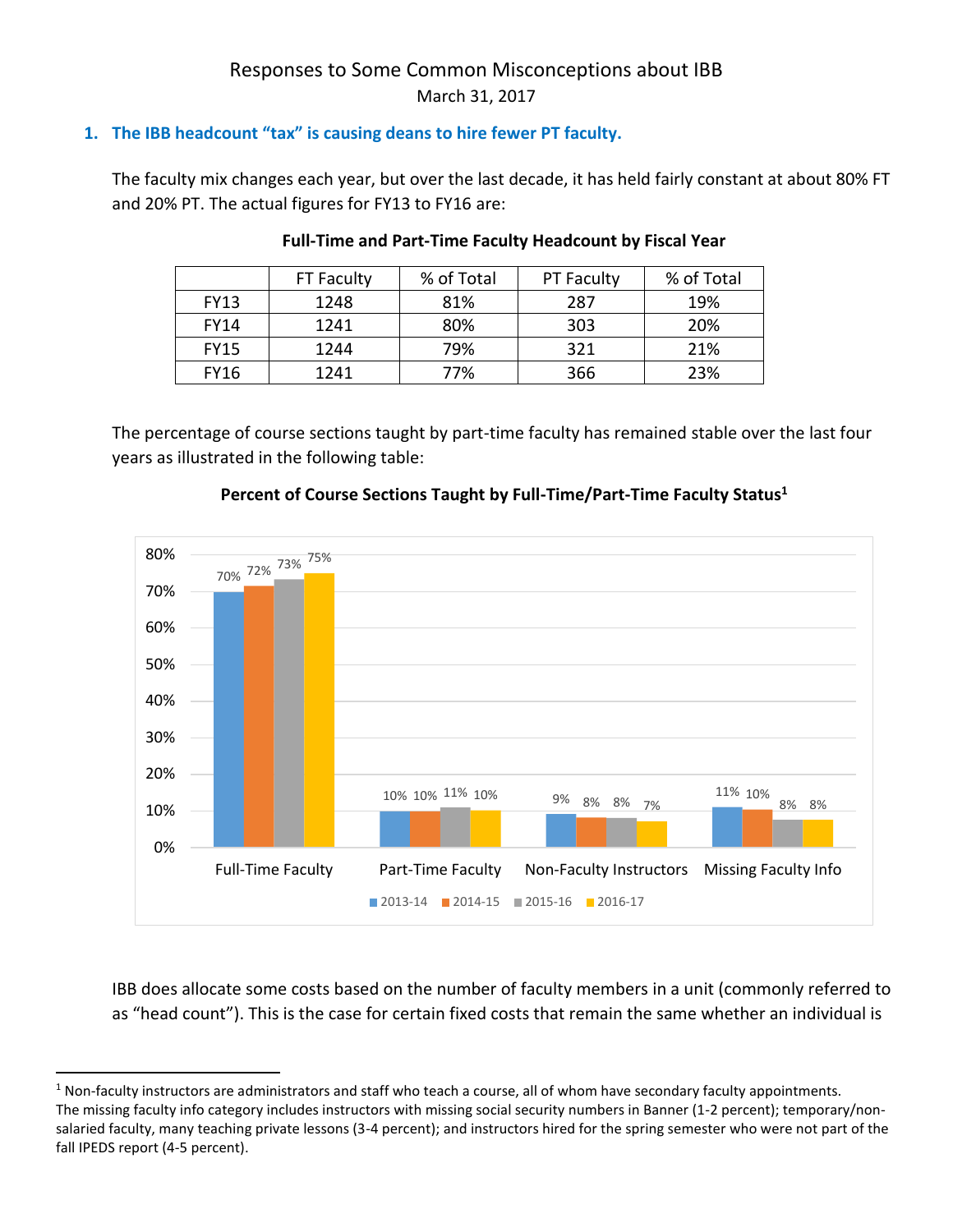full-time or part-time. Other costs, driven by use, are assessed on an FTE (full-time equivalency) basis, reflecting the differential use and impact of full-time and part-time faculty.

## **2. IBB is causing deans to schedule more large classes and fewer smaller classes.**

The class size mix changes each year, but hasn't changed significantly since IBB's implementation in the Fall of 2015, as seen in the following graph:



More information on the class size mix can be found in question #8 in Information for Students about [Incentive-based Budgeting](http://www.uvm.edu/provost/IBB/Student%20Questions%20about%20IBB.pdf) on the IBB website.

# **3. IBB is pitting colleges against one another and discouraging collaboration, collegiality, and interdisciplinary activity.**

Interdisciplinarity is a core value of the University of Vermont. It thrived in the old budget model when participation was purely voluntary and direct returns to participants were non-existent. IBB creates incentives – financial and otherwise — to encourage and support innovative, high-quality interdisciplinary and cross-unit programs

# **4. Deans are making decisions based on budgetary realities rather than strategic priorities.**

It's not an either/or proposition. Colleges and schools have developed academic strategic plans that lead with quality and excellence, identify priorities, and guide financial decisions in support of those priorities. Budgetary realities, however, cannot be ignored, and may impact a plan's content, sequencing, or rate of progress.

# **5. Subvention is a way to force substantial reductions, year after year, and differentially on colleges/schools.**

Subvention reductions are only planned until the Strategic Investment Fund reaches \$8M. At this time, it is estimated that we will reach this goal by FY20. The subvention reductions are modest. In FY17 the